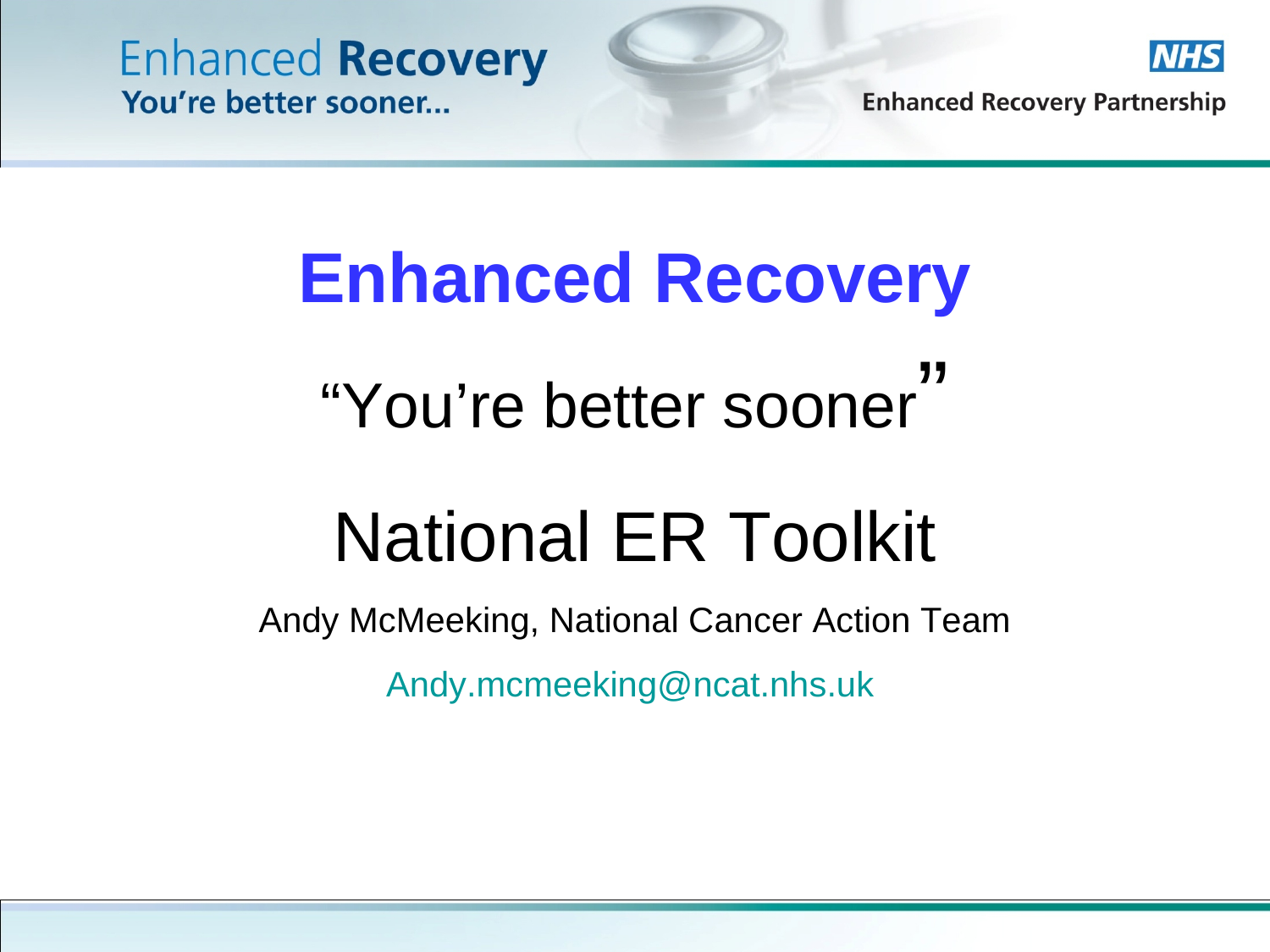

**Enhanced Recovery Partnership** 

### *Enhanced Recovery Partnership*

The Partnership:

• National Clinical Leadership, NHS Improvement, National Cancer Action Team, Department of Health, SHA's, Cancer Networks

National Advisory Board for enhanced recovery

Named ERP Lead within the partnership working with each SHA to support local spread and adoption of enhanced recovery

Dedicated Enhanced Recovery Website

• [www.improvement.nhs.uk/enhancedrecovery](http://www.improvement.nhs.uk/enhancedrecovery)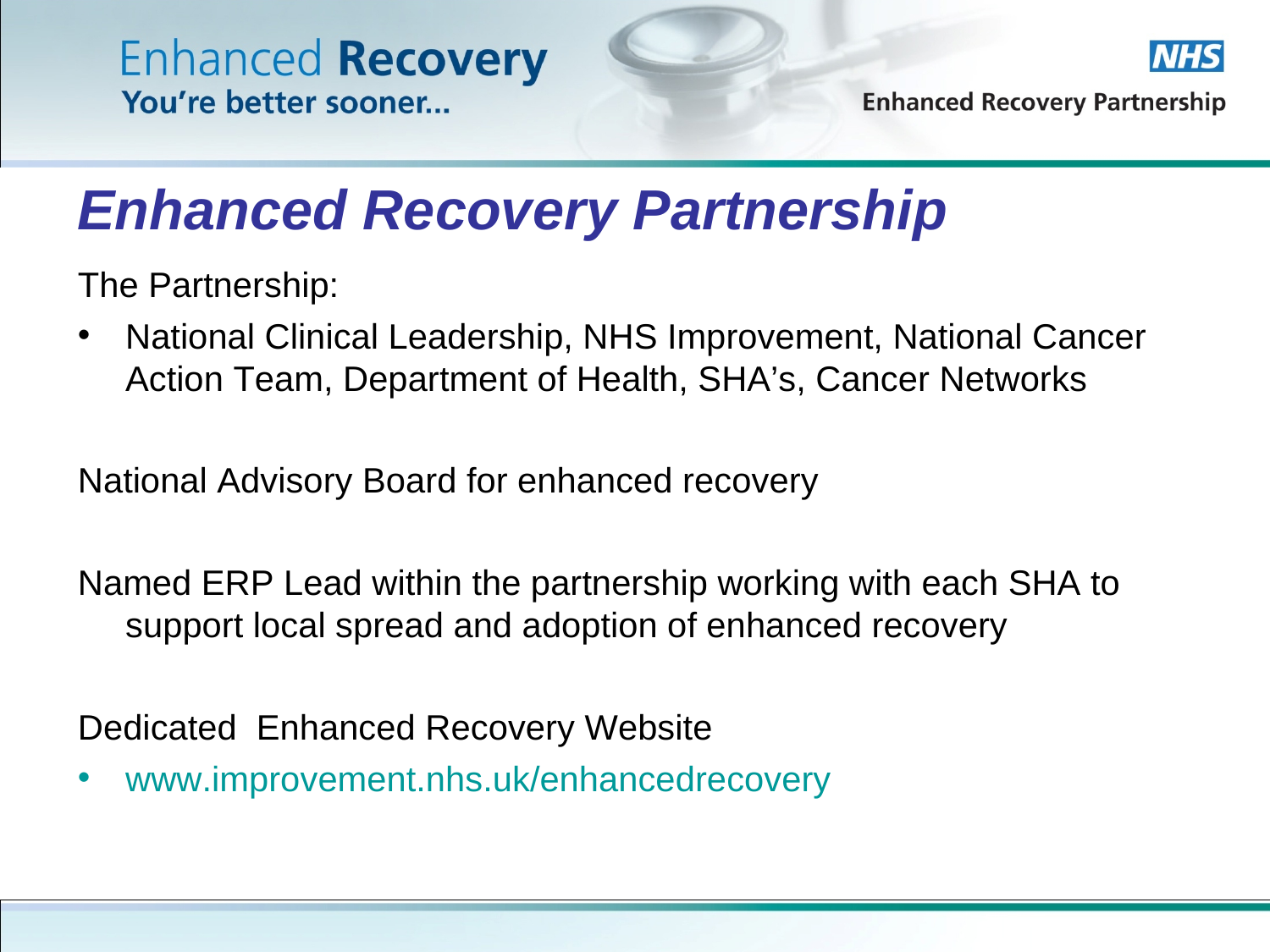

**Enhanced Recovery Partnership** 

## *National Enhanced Recovery Tool*

- A national tool has been developed to allow any trust to audit their implementation of their local enhanced recovery pathway
- The dataset consists of data fields which covering the following
	- Audit number, DOB, Gender
	- Operation, diagnosis, dates of admission, operation, discharge
	- HDU or ITU bed days
	- Patient experience measures
	- Details of re-operations or readmissions
	- Death?
	- Compliance against ER pathway (19 measures)
- In addition there are 25 optional fields covering risk adjusters, post-op morbidity score, POSSUM (morbidity and mortality risk)
- The tool allows users to download their data for local analysis or to run one of the pre-defined reports.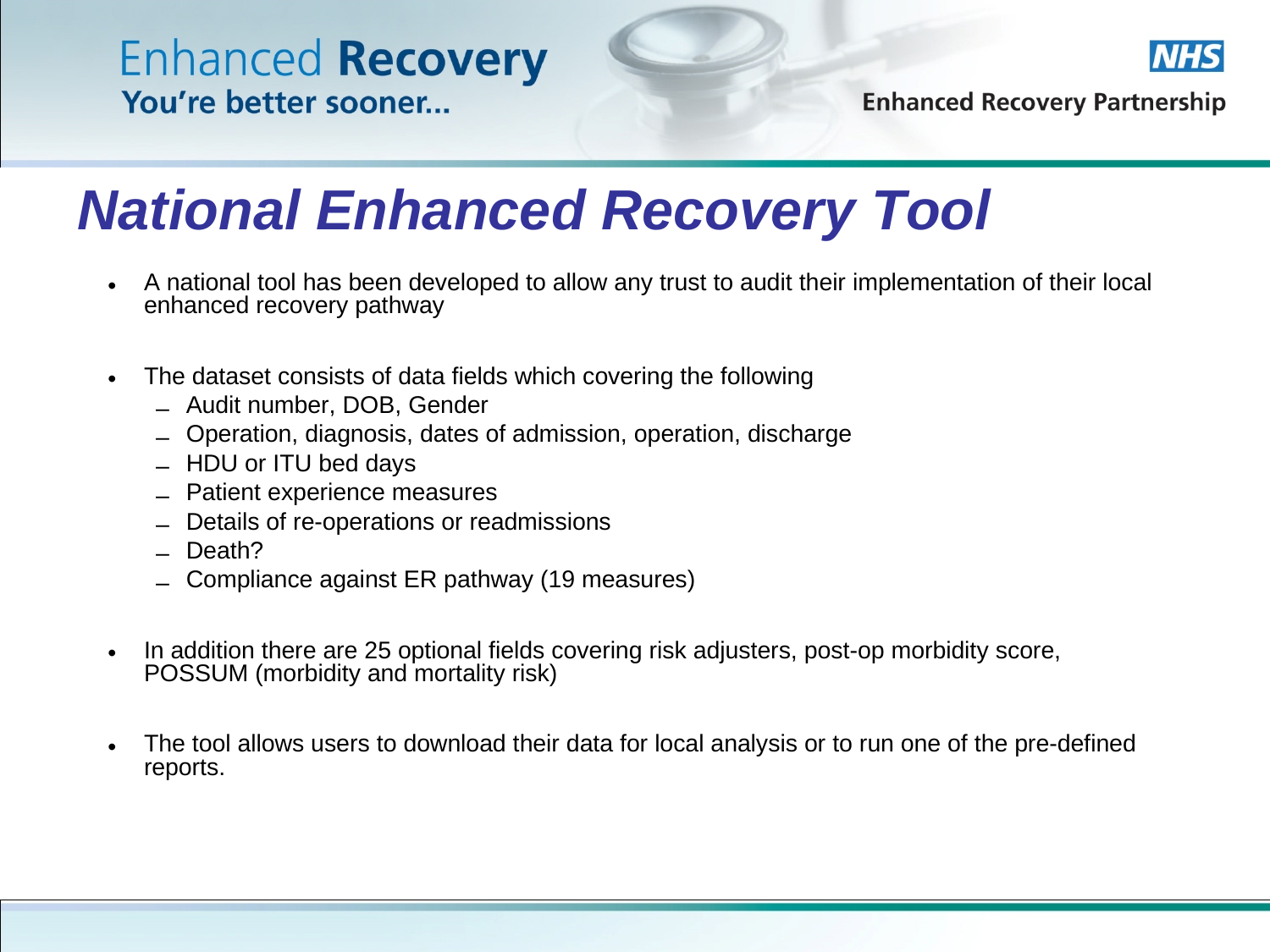

#### **Enhanced Recovery Partnership**

| <b>Department of Health</b>          | Logged user: AndyMcM<br><b>Enhanced Recovery Programme</b>                                     |
|--------------------------------------|------------------------------------------------------------------------------------------------|
| <b>Main Menu</b><br><b>Section 1</b> | <b>POSSUM</b><br><b>Downloads</b><br><b>Section 2</b><br>Log-out<br><b>Risk</b><br><b>POMS</b> |
| Save<br>Add<br>Delete                | Demographics<br>Audit Number<br>Date of Birth<br>Age<br>Gender                                 |
|                                      | Compliance                                                                                     |
|                                      | Pre operative visit                                                                            |
|                                      | - Patient assessed as fit for surgery                                                          |
|                                      | - Patient given written and verbal explanation of the enhanced recovery pathway                |
|                                      | Patient admitted on the day of surgery                                                         |
|                                      | Carbohydrate drinks given pre operatively                                                      |
|                                      | ٧<br>Avoidance of long acting sedative premedication                                           |
|                                      | The administration of appropriate antibiotics prior to skin incision                           |
|                                      | Epidural or regional analgesia used                                                            |
|                                      | v<br>Individualised goal directed fluid therapy                                                |
|                                      | v<br>Hypothermia prevention (intraoperative warming)                                           |
|                                      | NG tube removed before exit from theatre                                                       |
|                                      | v<br>Avoiding postoperative crystalloid overload                                               |
|                                      | v<br>Avoidance of systemic opiates used post operatively                                       |
|                                      | Early post operative nutrition / solid food intake                                             |
|                                      | ×<br>Targeted individualised nausea and vomiting control                                       |
|                                      | Early planned mobilisation within 24 hours                                                     |
|                                      |                                                                                                |
|                                      |                                                                                                |
|                                      |                                                                                                |
|                                      |                                                                                                |

\* Required field † Optional field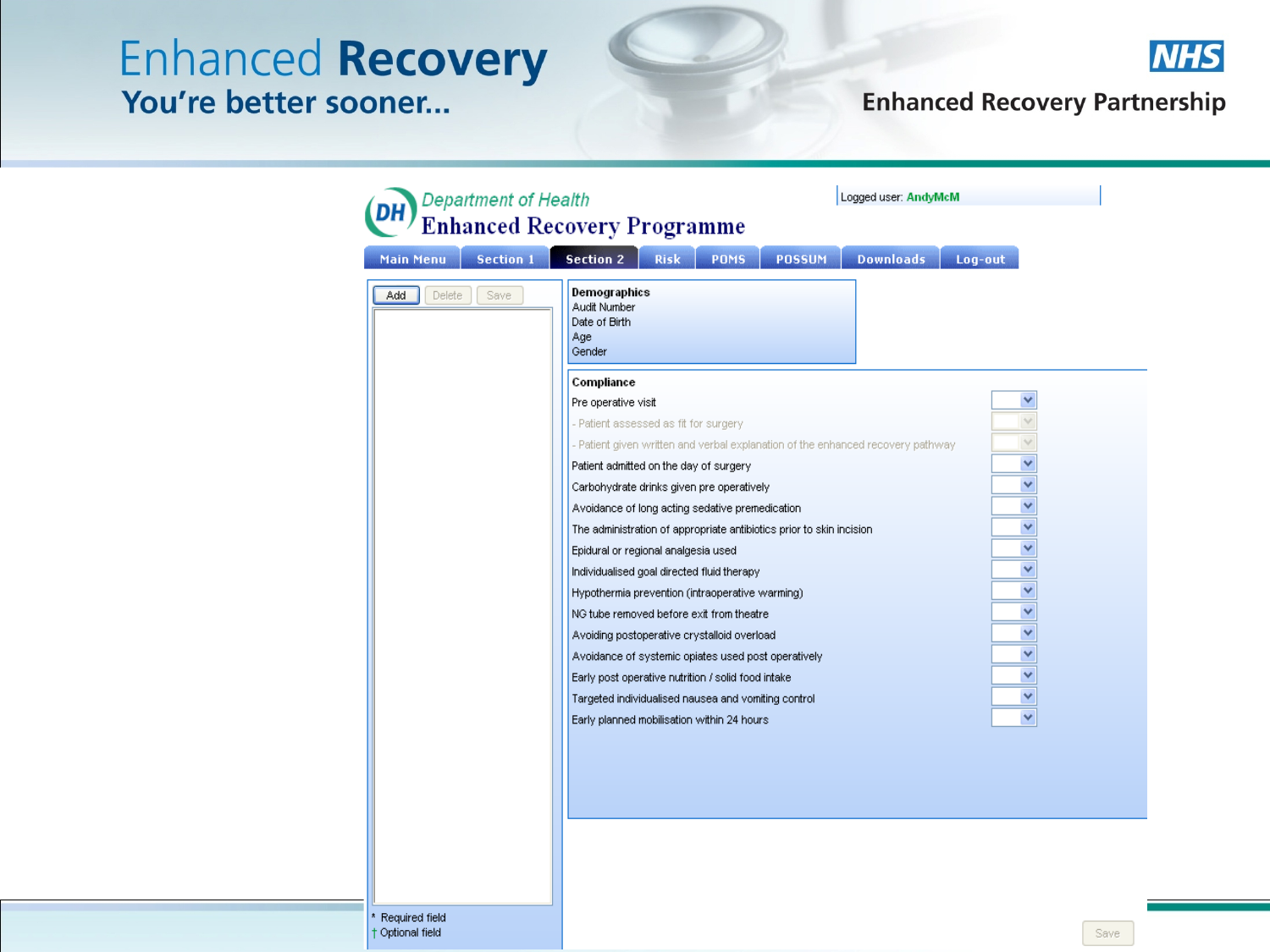

**Enhanced Recovery Partnership** 

### **Various downloads and reports are available**

| Department of Health Enhanced Recovery Programme - Windows Internet Explorer                                 |                                              |  |  |  |  |  |  |  |
|--------------------------------------------------------------------------------------------------------------|----------------------------------------------|--|--|--|--|--|--|--|
| $\bigodot$<br>https://www.natcansatmicrosite.net/enhancedrecovery/downloads.aspx<br>$\overline{\phantom{a}}$ |                                              |  |  |  |  |  |  |  |
| <b>A</b> Favorites $\frac{1}{2}$ <b>C</b> Suggested Sites $\bullet$ <b>C</b> Web Slice Gallery $\bullet$     |                                              |  |  |  |  |  |  |  |
| Department of Health Enhanced Recovery Progra                                                                |                                              |  |  |  |  |  |  |  |
| <b>DH</b> Department of Health<br>Enhanced Recovery Programme                                                | Logged user: AndyMcM                         |  |  |  |  |  |  |  |
| Main Menu<br>Section 1<br>Section 2<br><b>Risk</b><br>POMS                                                   | <b>POSSUM</b><br><b>Downloads</b><br>Log-out |  |  |  |  |  |  |  |
| Reports                                                                                                      | Downloads                                    |  |  |  |  |  |  |  |
| If you have any feedback on these reports please email the NatCanSAT team at                                 | Export data (Microsoft Excel):               |  |  |  |  |  |  |  |

| If you have any feedback on these reports please email the NatCanSAT team at I<br>kaz.jones@nhs.net<br>Thank you                                                                                                                                     | Export data (Microsoft Excel):<br>Export data for this trust     |
|------------------------------------------------------------------------------------------------------------------------------------------------------------------------------------------------------------------------------------------------------|------------------------------------------------------------------|
| Please Note - The online reports display all data entered up to midnight of the<br>previous day.                                                                                                                                                     | Paper proformas (Microsoft Word):<br><b>Breast</b><br>Colorectal |
| 1. Number of Patients on ER Pathway by Month.<br>2. Number of Patients on ER Pathway by Type of Operation<br>3. Number of Patients on ER Pathway by Diagnosis<br>4. Benchmarked Data                                                                 | Gynaecology<br>Orthopaedics<br>Upper GI<br>Urology               |
| 5. Compliance with ER Pathway - Pre-operative and Admission<br>6. Compliance with ER Pathway - Intra-operative<br>7. Compliance with ER Pathway - Post-operative<br>8. Average Number of ITU and HDU Bed Days Used per ER Patient                    |                                                                  |
| 9. Average Length of Stay for Patients on ER Pathway.<br>10. Median Pre-op Length of Stay for Patients on ER Pathway<br>11. Median Post-op Length of Stay for Patients on ER Pathway<br>12. Median Overall Length of Stay for Patients on ER Pathway |                                                                  |
| 13. Median Pre-op, Post-op and Overall Length of Stay<br>14. Patient Experience - Patient Based Questions Benchmarked<br>15. Number of Patients on ER Pathway by Operation Group                                                                     |                                                                  |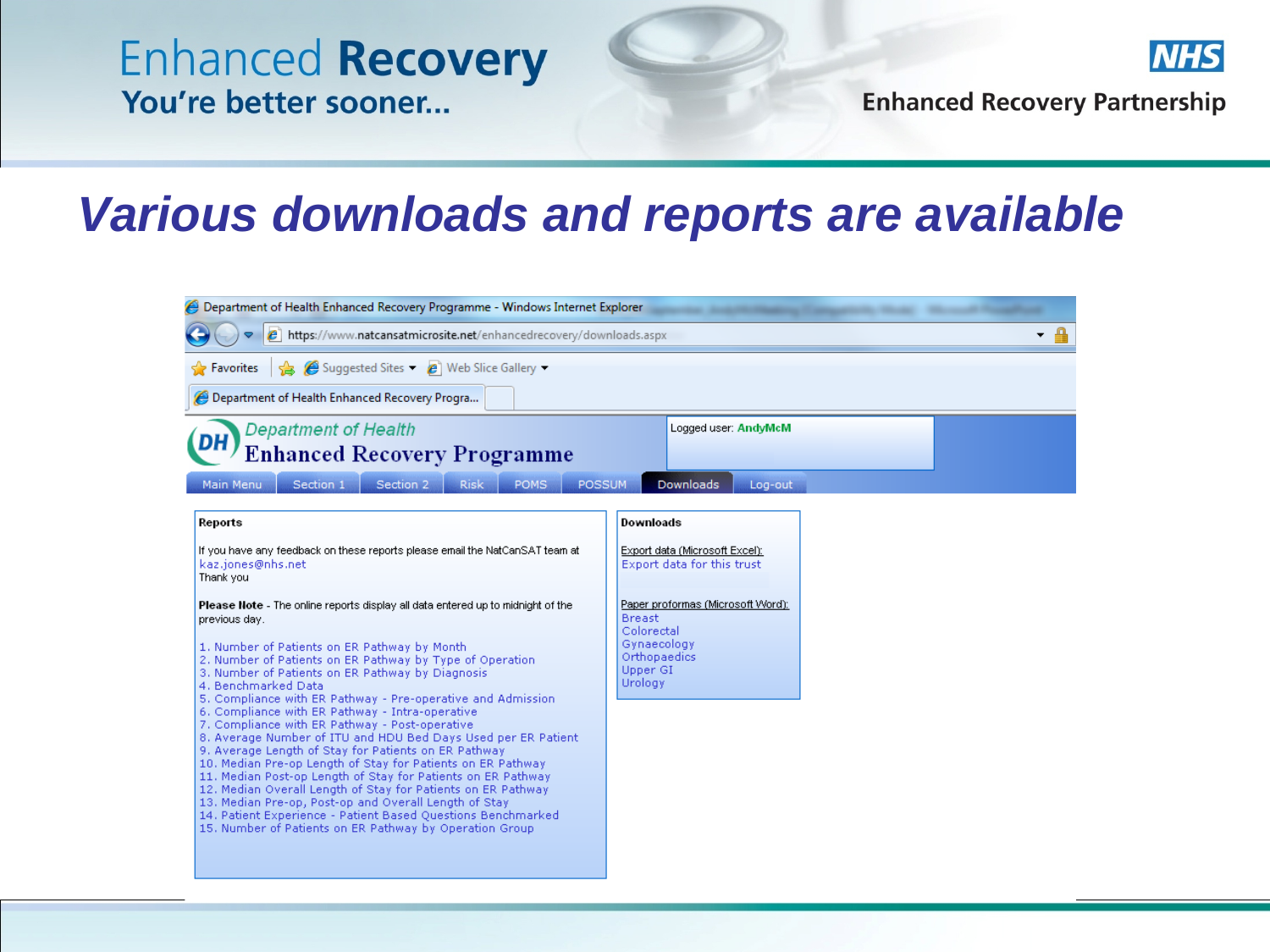

**Enhanced Recovery Partnership** 

### *ER Toolkit Usage*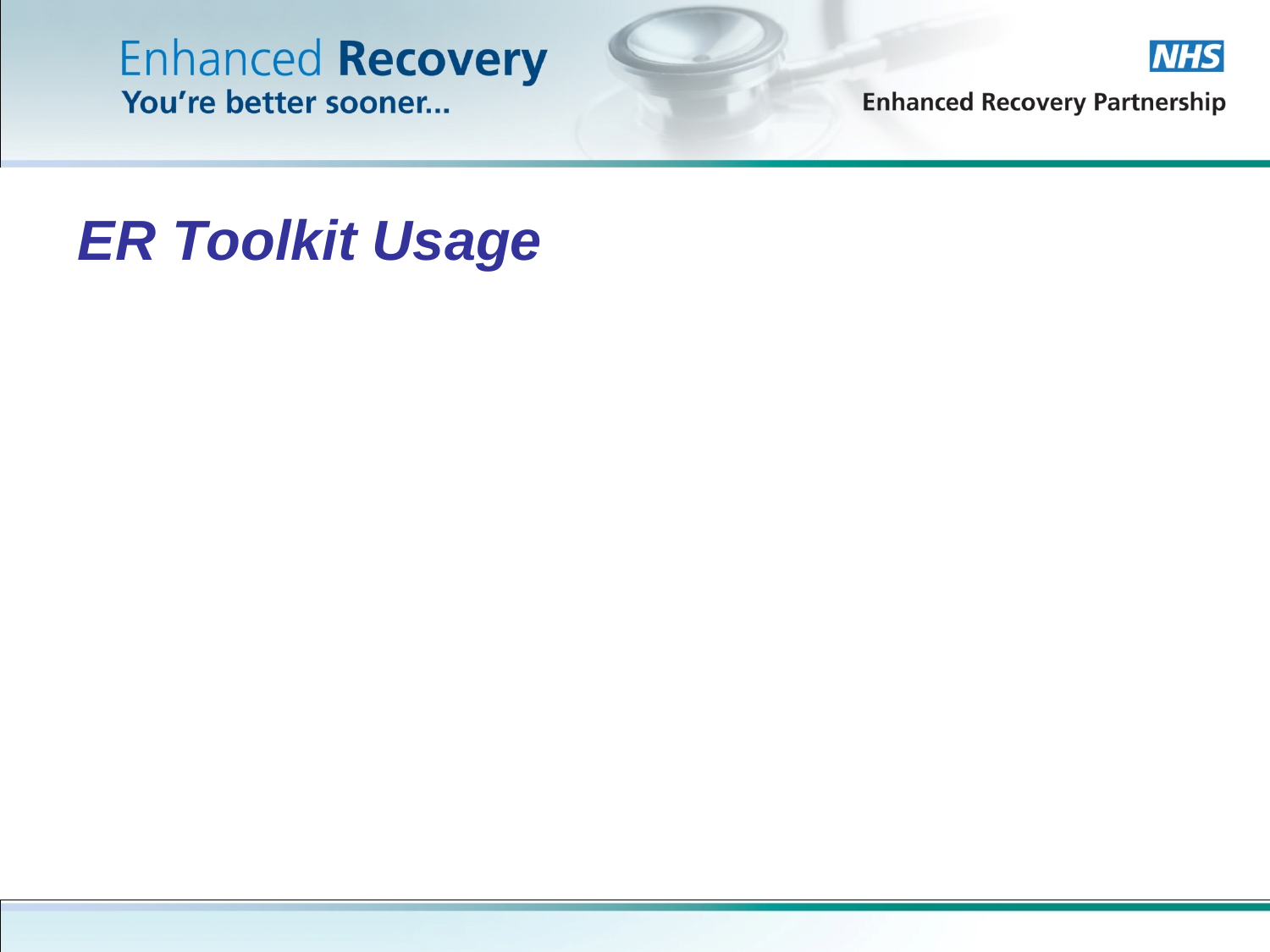

**Enhanced Recovery Partnership** 

### *Patient Experience recorded on toolkit (2011)*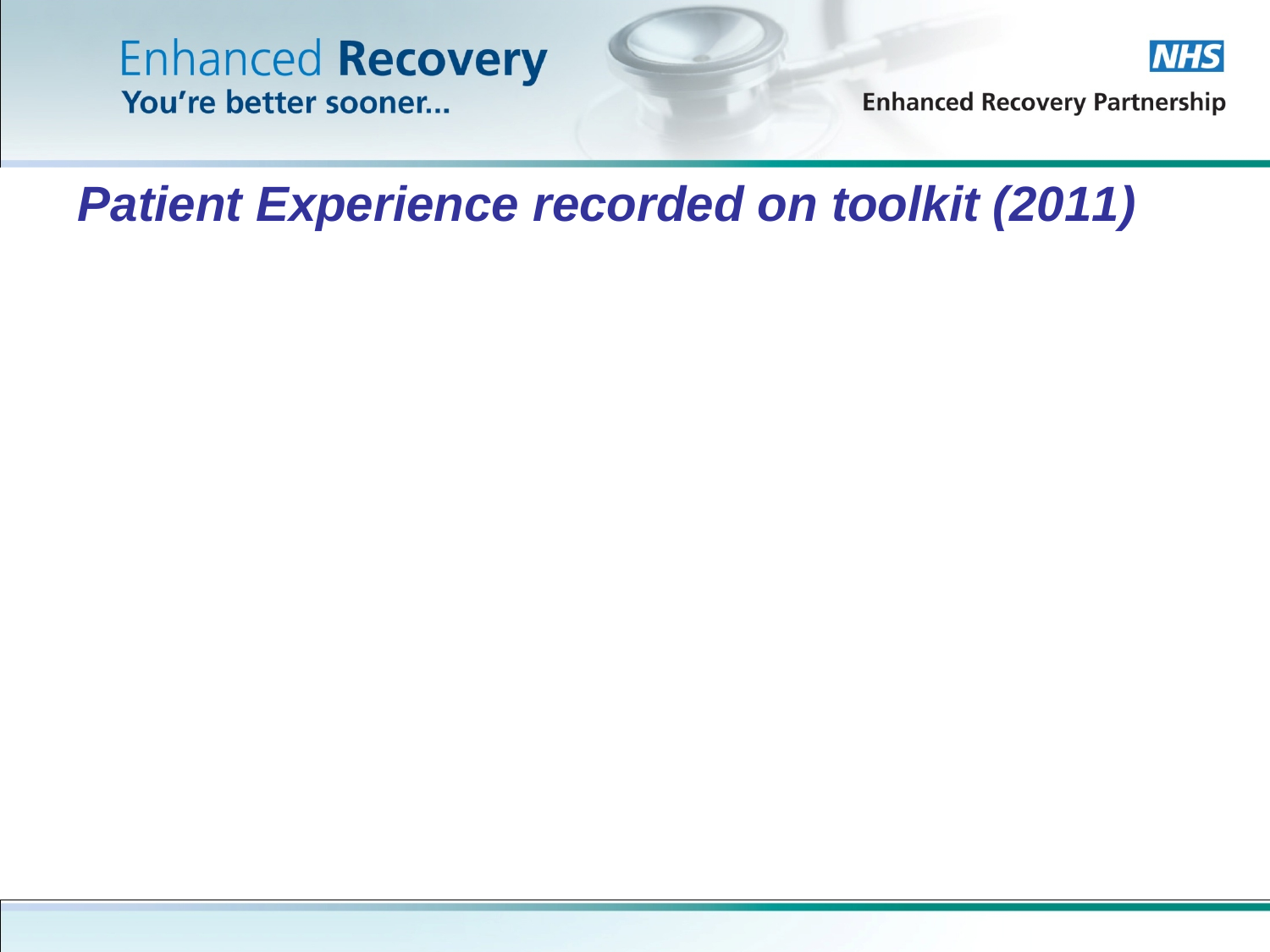

**Enhanced Recovery Partnership** 

#### **Compliance with ER Elements - Jan-May 2011**

0% 20% 40% 60% 80% 100% **Early Mobilisation** Nausea and Vomiting Control Post-Op Nutritian Avoid Systemic Opiates Avoid Crystalloid Overload NG Tube Removed (not MSK) Avoid Abdominal Drains (Col) Hypothermia Prevention Individual Fluid Therapy Epidural or Regional Analgesia Antibiotics Prior Avoidance of Sedatives Carbohydrates Given Patient Admitted on Day of Surgery Oral Bowel Prep Avoided (Col) Stoma Education Given (Col) Therapy Education Given (MSK) Patient Explanation ERP Patient Assessed for Surgery Pre Op Visit **Pre -op Intra -op Post-op**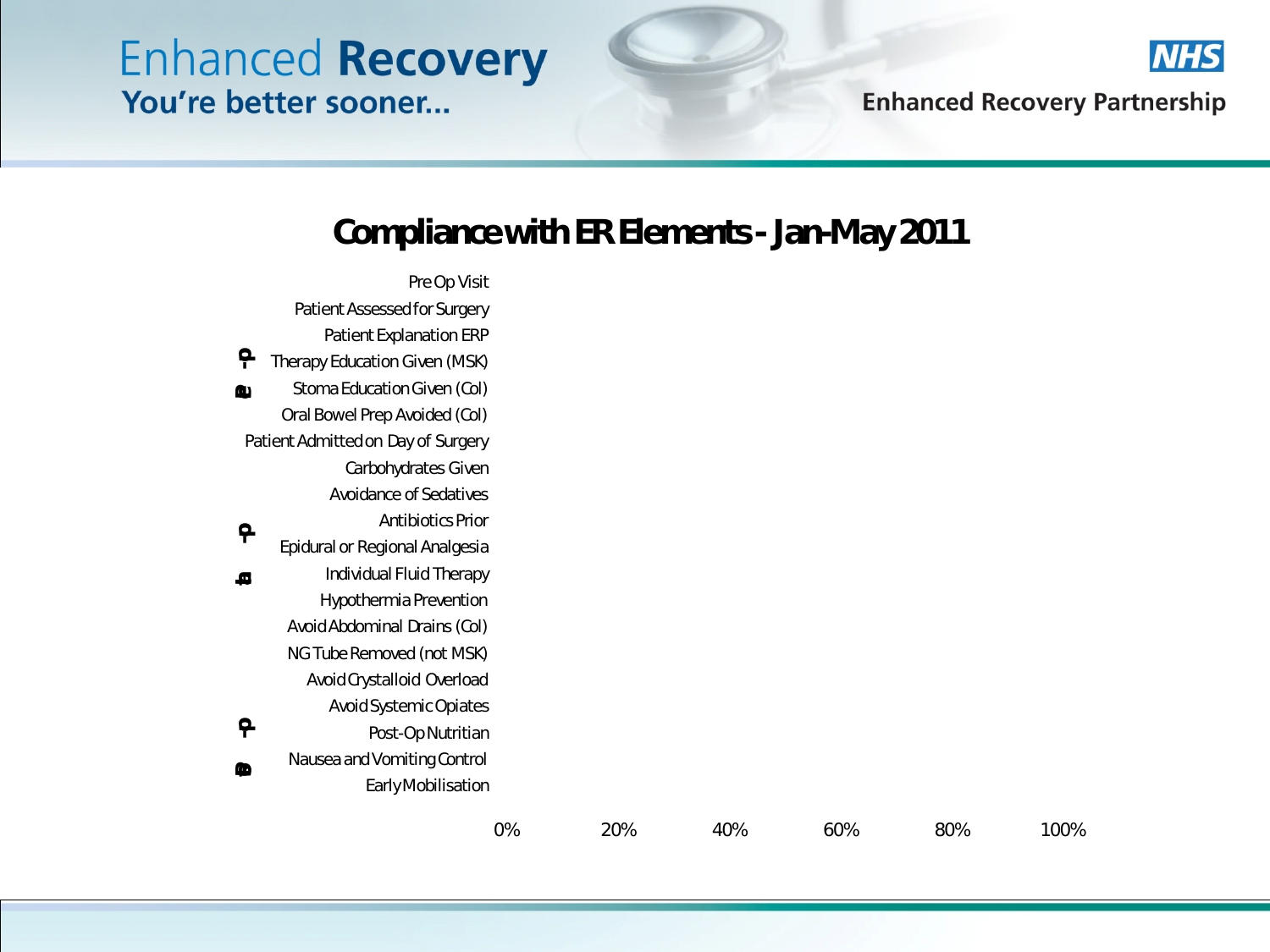

**Enhanced Recovery Partnership** 

### *Report on ER Pathway Elements by Speciality*

- The aim of this report is to share national level data on enhanced recovery pathways and so to provide benchmarking information to organisations implementing ER.
- The data included in this report was recorded on the national enhanced recovery toolkit. This tool allows a trust to audit their local implementation of enhanced recovery against a standard enhanced recovery pathway and also to benchmark their local audit against what others reporting around the country.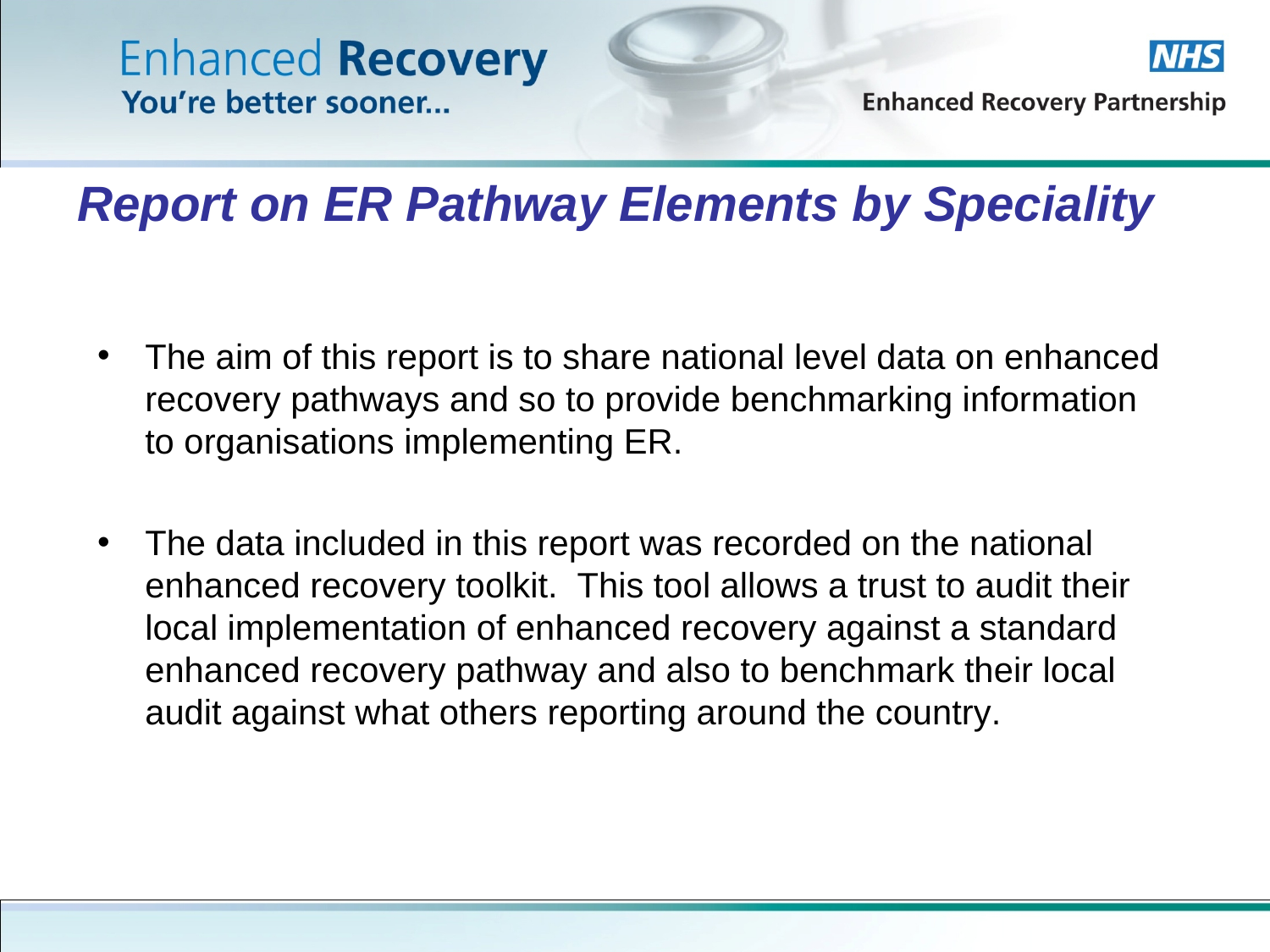

**Enhanced Recovery Partnership** 

### *Report on ER Pathway Elements by Speciality (cont)*

- This report includes data from 29 trusts across England. These trusts are likely to be a mix of those that are new to enhanced recovery as well as those that have more experience of enhanced recovery pathways of care.
- Patients admissions were from 02/01/2011 to 03/06/2011
- The data extract includes
	- 658 colorectal patients (26 hospital trusts)
	- 467 gynaecology patients (13 hospital trusts)
	- 1,149 MSK patients (14 hospital trusts)
	- 50 Urology patients (5 hospital trusts)
- Each sheet shows compliance for a different element of the ER pathway and how this varies between specialities. The definition for each element is shown at the bottom of each page.
- To access the toolkit: **<https://www.natcansatmicrosite.net/enhancedrecovery>**
- Any comments to Andy.McMeeking@ncat.nhs.uk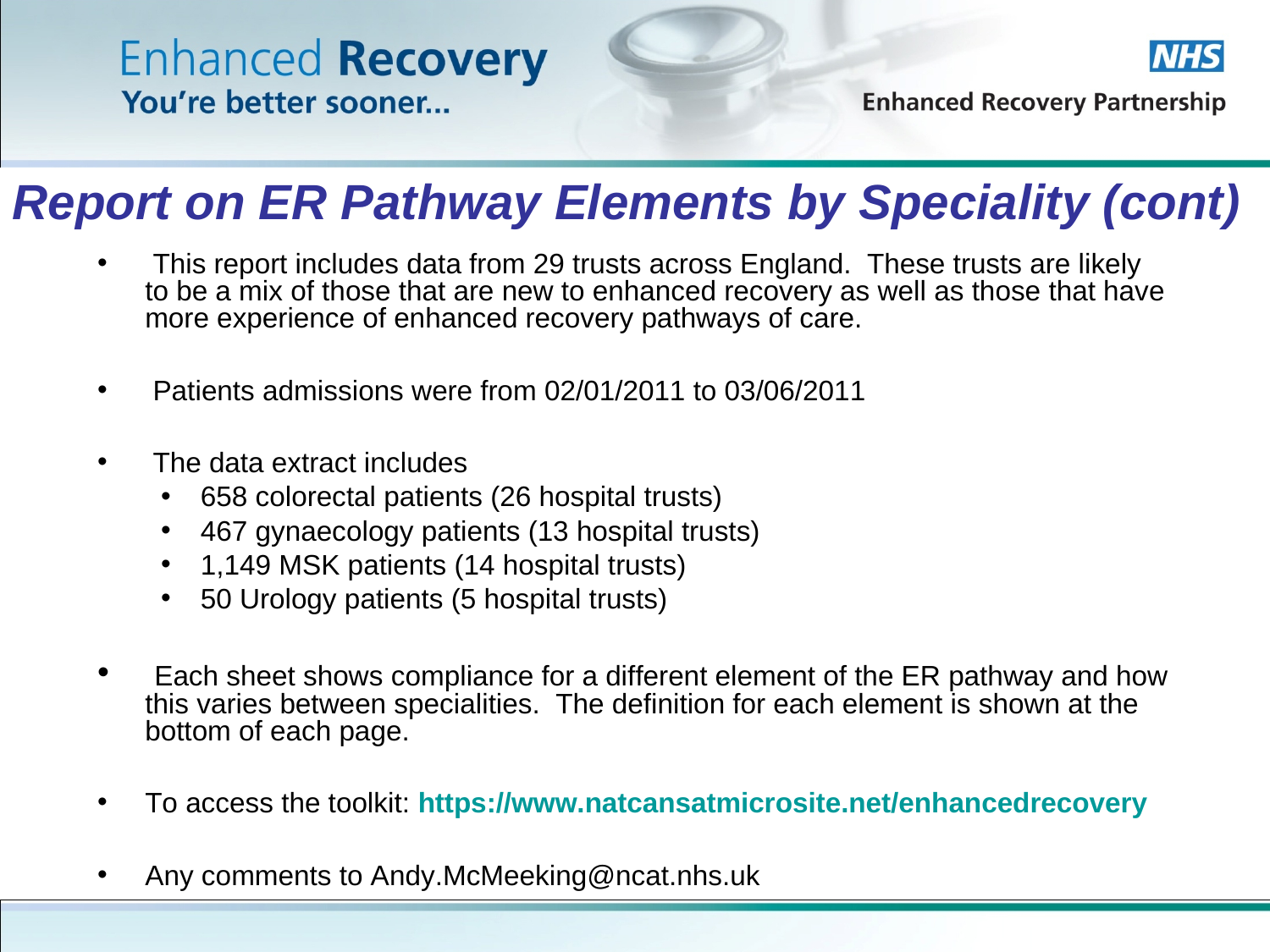

**Enhanced Recovery Partnership** 

#### **Patient Admitted on Day of Surgery-% compliant**

| 100%<br>90%<br>80%<br>70%<br>60%<br>50%<br>40%<br>30%<br>20%<br>10%<br>$0\%$ | 63% | 94% | 96% | 96% | 87% |
|------------------------------------------------------------------------------|-----|-----|-----|-----|-----|
|                                                                              |     |     |     |     |     |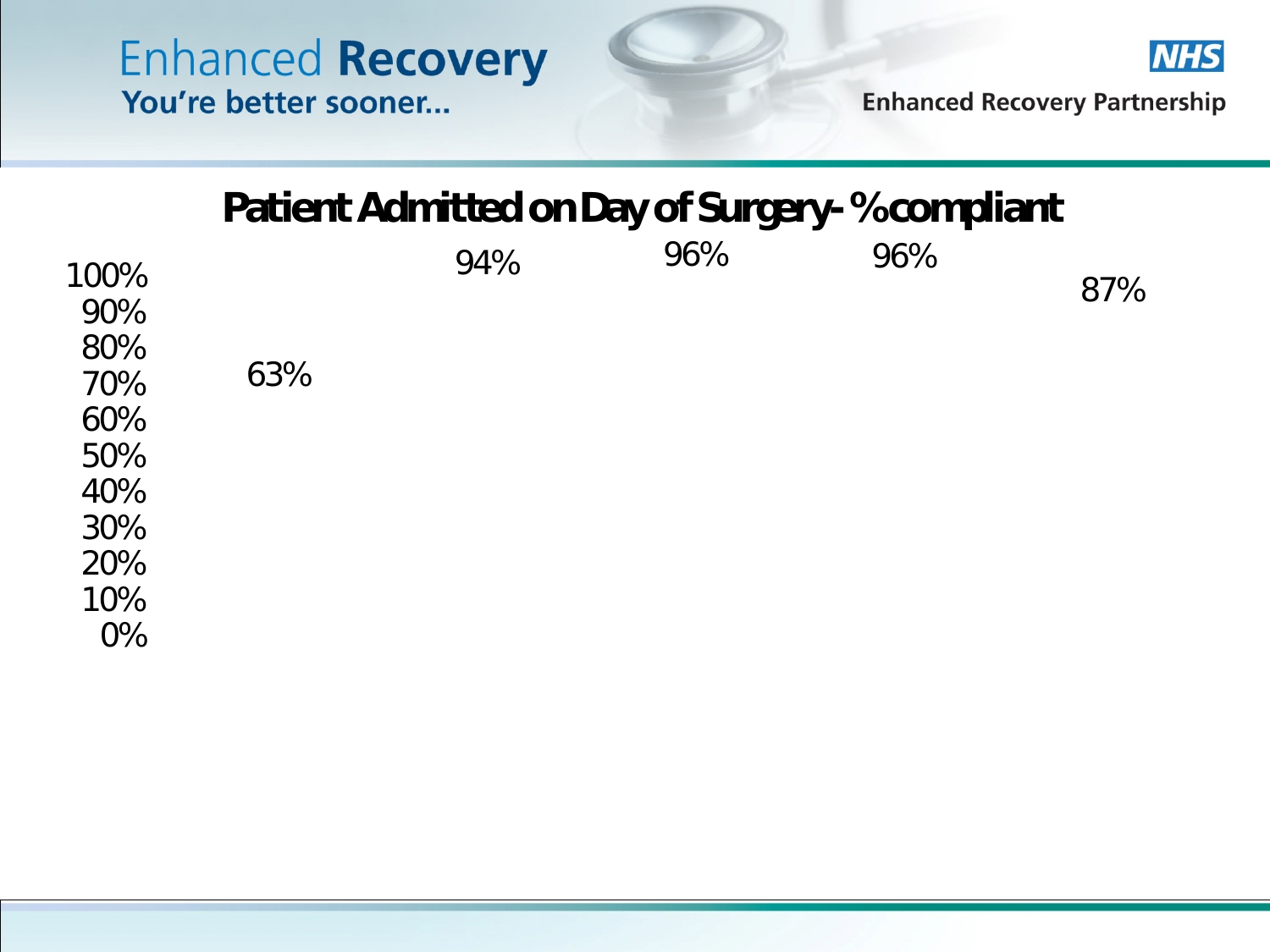

**Enhanced Recovery Partnership** 

## **Carbohydrates Given-% compliant**